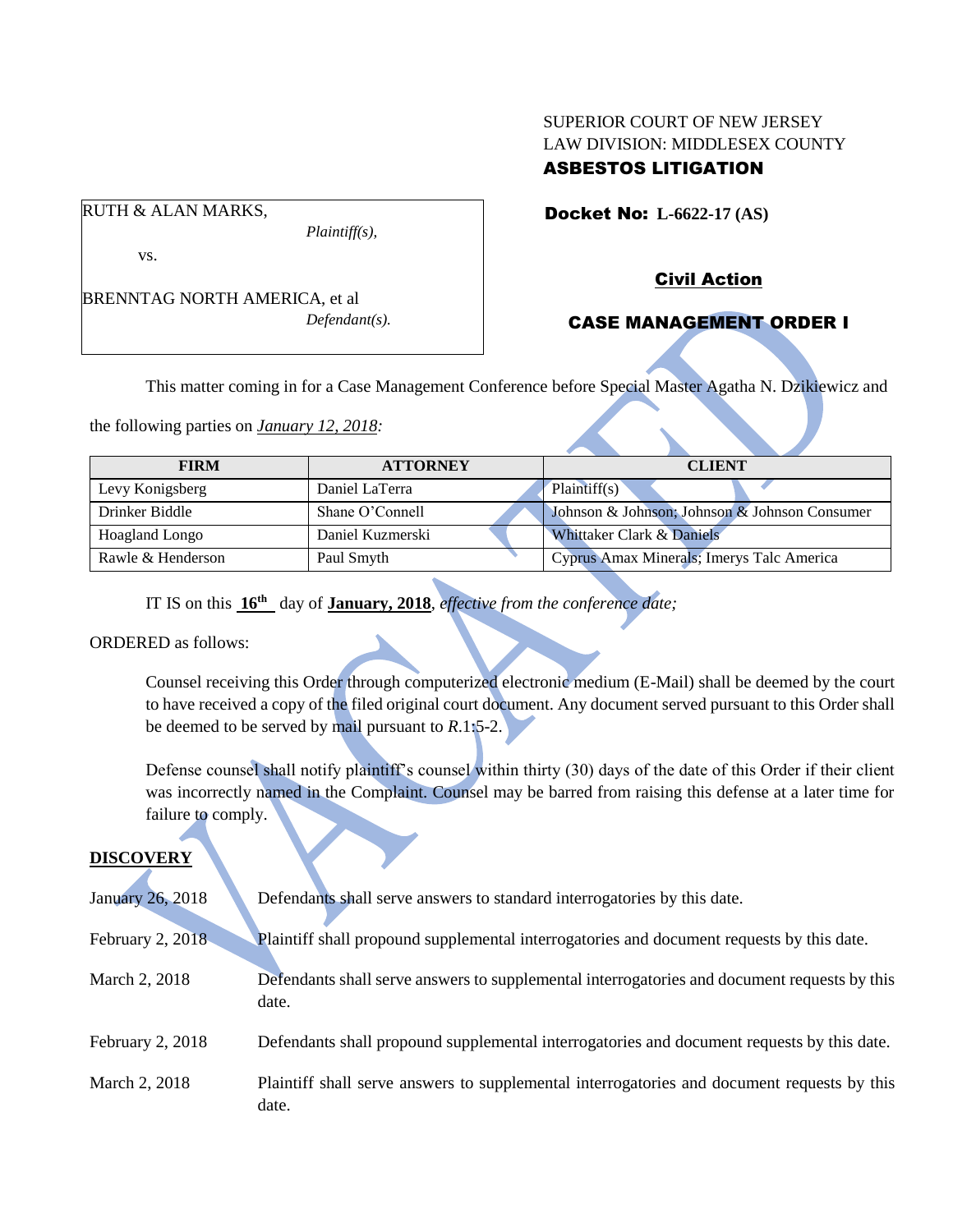- April 30, 2018 Fact discovery, including depositions, shall be completed by this date. Plaintiff's counsel shall contact the Special Master within one week of this deadline if all fact discovery is not completed.
- April 30, 2018 Depositions of corporate representatives shall be completed by this date.

#### **EARLY SETTLEMENT**

August 10, 2018 Settlement demands shall be served on all counsel and the Special Master by this date.

#### **SUMMARY JUDGMENT MOTION PRACTICE**

| June 22, 2018  | Plaintiff's counsel shall advise, in writing, of intent not to oppose motions by this date. |
|----------------|---------------------------------------------------------------------------------------------|
| July 6, 2018   | Summary judgment motions shall be filed no later than this date.                            |
| August 3, 2018 | Last return date for summary judgment motions.                                              |

#### **MEDICAL DEFENSE**

| June 15, 2018   | Plaintiff shall serve medical expert reports by this date.                                        |
|-----------------|---------------------------------------------------------------------------------------------------|
|                 |                                                                                                   |
| June 15, 2018   | Upon request by defense counsel, plaintiff is to arrange for the transfer of pathology specimens  |
|                 | and x-rays, if any, by this date.                                                                 |
| August 17, 2018 | Defendants shall identify its medical experts and serve medical reports, if any, by this date. In |
|                 | addition, defendants shall notify plaintiff's counsel (as well as all counsel of record) of a     |
|                 | joinder in an expert medical defense by this date.                                                |

## **LIABILITY EXPERT REPORTS**

- June 15, 2018 Plaintiff shall identify its liability experts and serve liability expert reports or a certified expert statement by this date or waive any opportunity to rely on liability expert testimony.
- August 17, 2018 Defendants shall identify its liability experts and serve liability expert reports, if any, by this date or waive any opportunity to rely on liability expert testimony.

# **EXPERT DEPOSITIONS**

September 14, 2018 Expert depositions shall be completed by this date. To the extent that plaintiff and defendant generic experts have been deposed before, the parties seeking that deposition in this case must file an application before the Special Master and demonstrate the necessity for that deposition. To the extent possible, documents requested in a deposition notice directed to an expert shall be produced three days in advance of the expert deposition. The expert shall not be required to produce documents that are readily accessible in the public domain.

## **PRE-TRIAL AND TRIAL**

September 6, 2018 @ 10:00am Settlement conference. All defense counsel shall appear with authority to negotiate settlement and have a representative authorized to negotiate settlement available by

 $\_$  ,  $\_$  ,  $\_$  ,  $\_$  ,  $\_$  ,  $\_$  ,  $\_$  ,  $\_$  ,  $\_$  ,  $\_$  ,  $\_$  ,  $\_$  ,  $\_$  ,  $\_$  ,  $\_$  ,  $\_$  ,  $\_$  ,  $\_$  ,  $\_$  ,  $\_$  ,  $\_$  ,  $\_$  ,  $\_$  ,  $\_$  ,  $\_$  ,  $\_$  ,  $\_$  ,  $\_$  ,  $\_$  ,  $\_$  ,  $\_$  ,  $\_$  ,  $\_$  ,  $\_$  ,  $\_$  ,  $\_$  ,  $\_$  ,